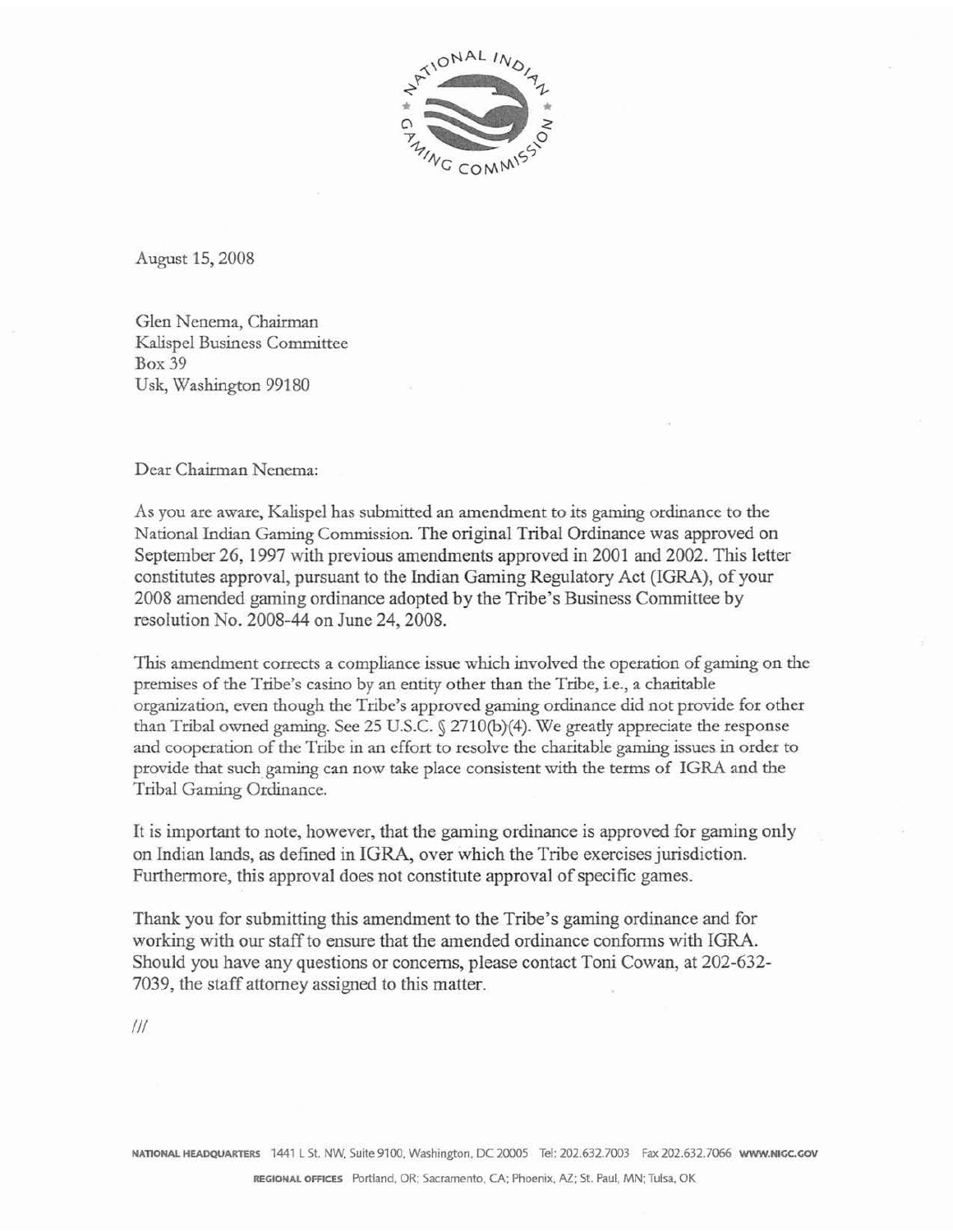$\mathcal{V}$ Philip N. Hogen, Chairman

**C:** Darren Holmes, **Secretary &lispel** Business Committee

Mark Phillips, Region 1 Director The National Indian Gaming Commission

Christine M. **Masse,** P.C. **Miller** Nash **4400 Two** Union **Street Seattle, Washington** 98101-2352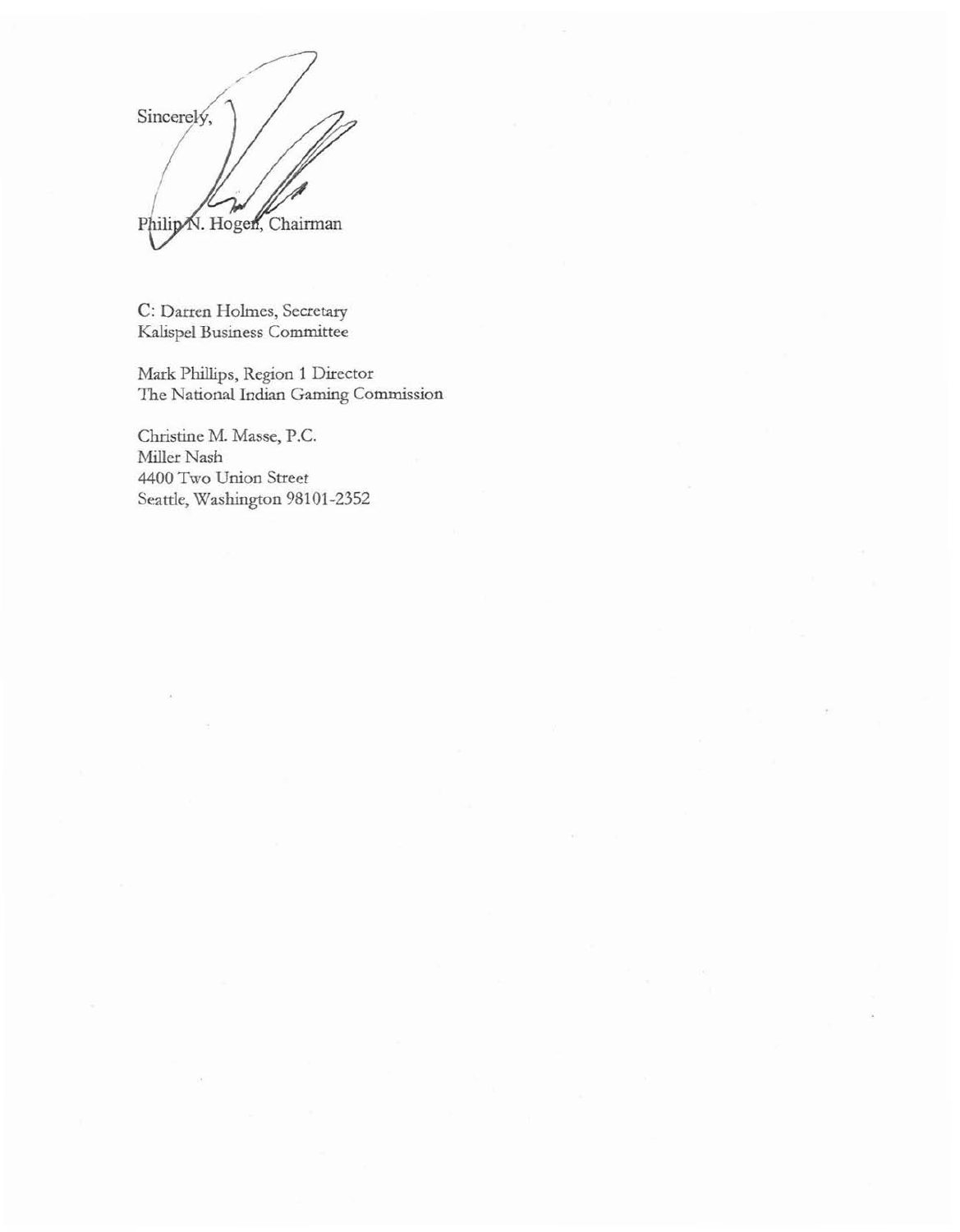

Kalispel Tribe of Indians P.O. Box 39 Usk, WA 99180

 $(509)$  445-1147 (509) 445-1705 fax www.kalispeltribe.com

# **RESOLUTION**

WHEREAS, the Kalispel Business Committee is the duly constituted governing body of the Kalispel Tribe by the authority of the Constitution and By-Laws for the Kalispel Tribe; and

WHEREAS, under the Constitution and By-Laws of the Tribe, the Kalispel Business Committee is charged with the duty of protecting the health, security and general welfare of the Kalispel Tribe and all Reservation residents; and

WHEREAS.

the Kalispel Business Committee approved Chapter 11 of the Kalispel Law and Order Code, entitled "Kalispel Tribe Gaming Ordinance" ("Ordinance" herein) and the Ordinance was approved by the National Indian Gaming Commission; and

WHEREAS,

the Kalispel Business Committee believes it is in the best interest of the Tribe to have the authority to allow individually owned gaming to operate on its lands for charitable purposes; and

WHEREAS, the Kalispel Business Committee has been notified that its Ordinance must be amended to provide the Kalispel Tribal Gaming Authority the ability to license individuals or entities to operate such a gaming operation as contemplated by 25 U.S.C. § 2710(b)(4); and

WHEREAS, the Kalispel Business Committee-has reviewed the deficiencies identified in its Ordinance and has determined that cures for the deficiencies are minimal and will not offend the intent or purpose of the Ordinance.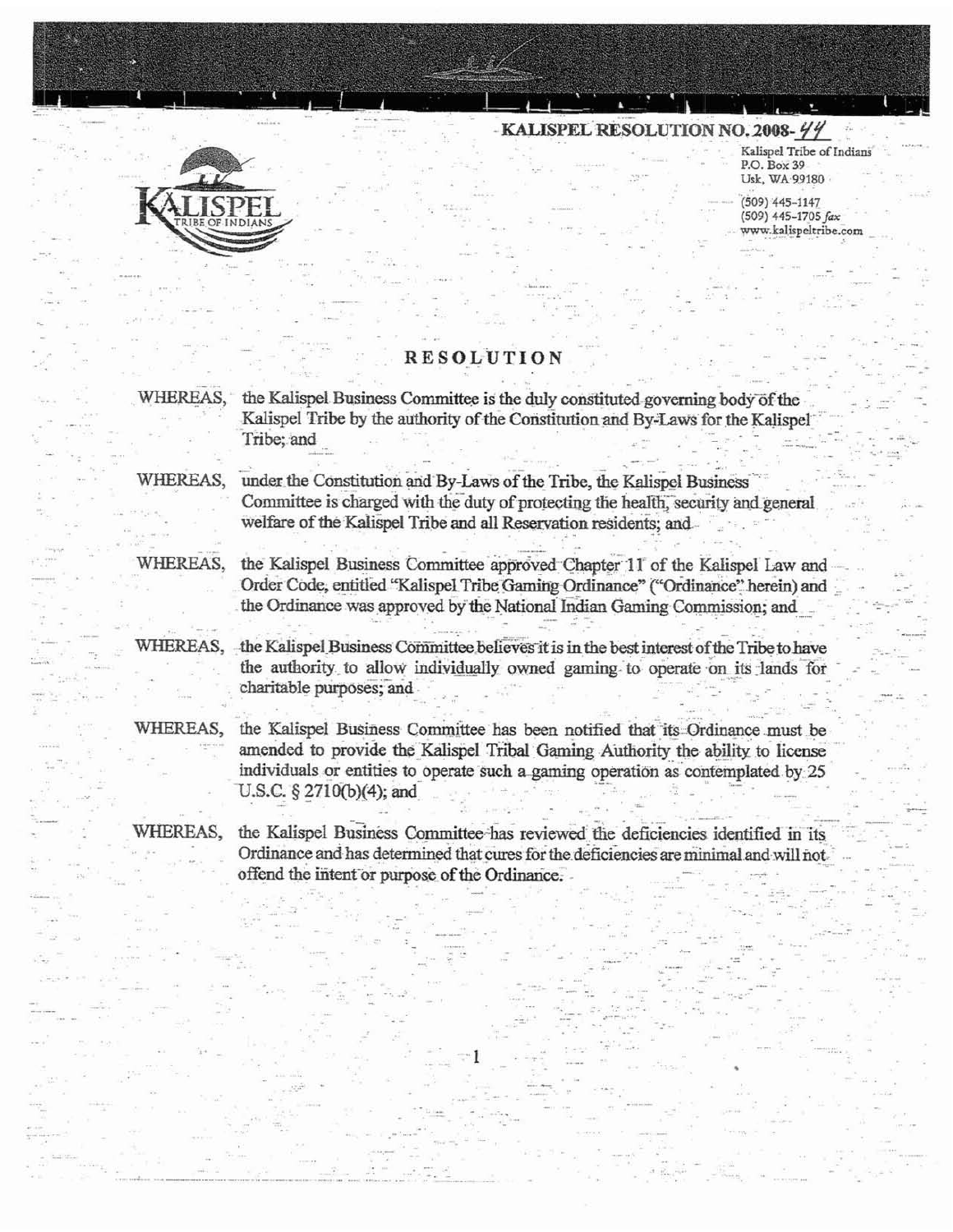NOW THEREFORE, BE IT RESOLVED, that the Kalispel Business Committee amends Chapter 11 of the Kalispel Tribe Law and Order Code to provide for licensure of individually owned gaming operation contemplated by 25 U.S.C. § 2710(b)(4) and amends section 11-6.02 as follows:

## 11-6.02 OWNERSHIP - REVENUES TO BENEFIT TRIBE

Except as provided in section 11-9, The Tribe shall have the sole proprietary interest in, and the sole responsibility for the conduct of the gaming activity. Such provision does not, however, limit the Tribe's ability to enter into a management contract wherein net revenues are divided between the Tribe and other parties to the contract. A gaming establishment shall be operated so as to produce the maximum amount of net revenues to the Tribe. Except as provided in section 11-9.02, Nnet revenues will go entirely to the Tribe and will be used for the following purposes:

- A. to fund tribal government operations or programs;
- **B.** to provide for the welfare of the Tribe and its members:
- C. to promote tribal economic development:
- D. to donate to charitable organizations; or
- E. or to help fund operations of local government agencies.

Net revenues from the gaming establishment may be used to make per capita payments to members of the Tribe upon the preparation of a plan to allocate revenues to the above uses and approval of this plan by the Secretary of the Department of Interior.

BE IT FURTHER BE RESOLVED that the provisions found in section 11-9.01, 11-9.02, and 11-9.03 of the Kalispel Tribe Law and Order Code regarding application and eligibility for a gaming operation license will apply to individually owned gaming operations and are therefore amended as follows:

### 11-9.01 APPLICABILITY

### Agencies and Departments of the Tribe

This section shall apply to agencies and departments of the Tribe who wish to engage in any of the activities authorized by this ordinance.

**Individually Owned Gaming Operations** B.

No non-Tribal person or entity shall be eligible to receive a tribal license to own a class II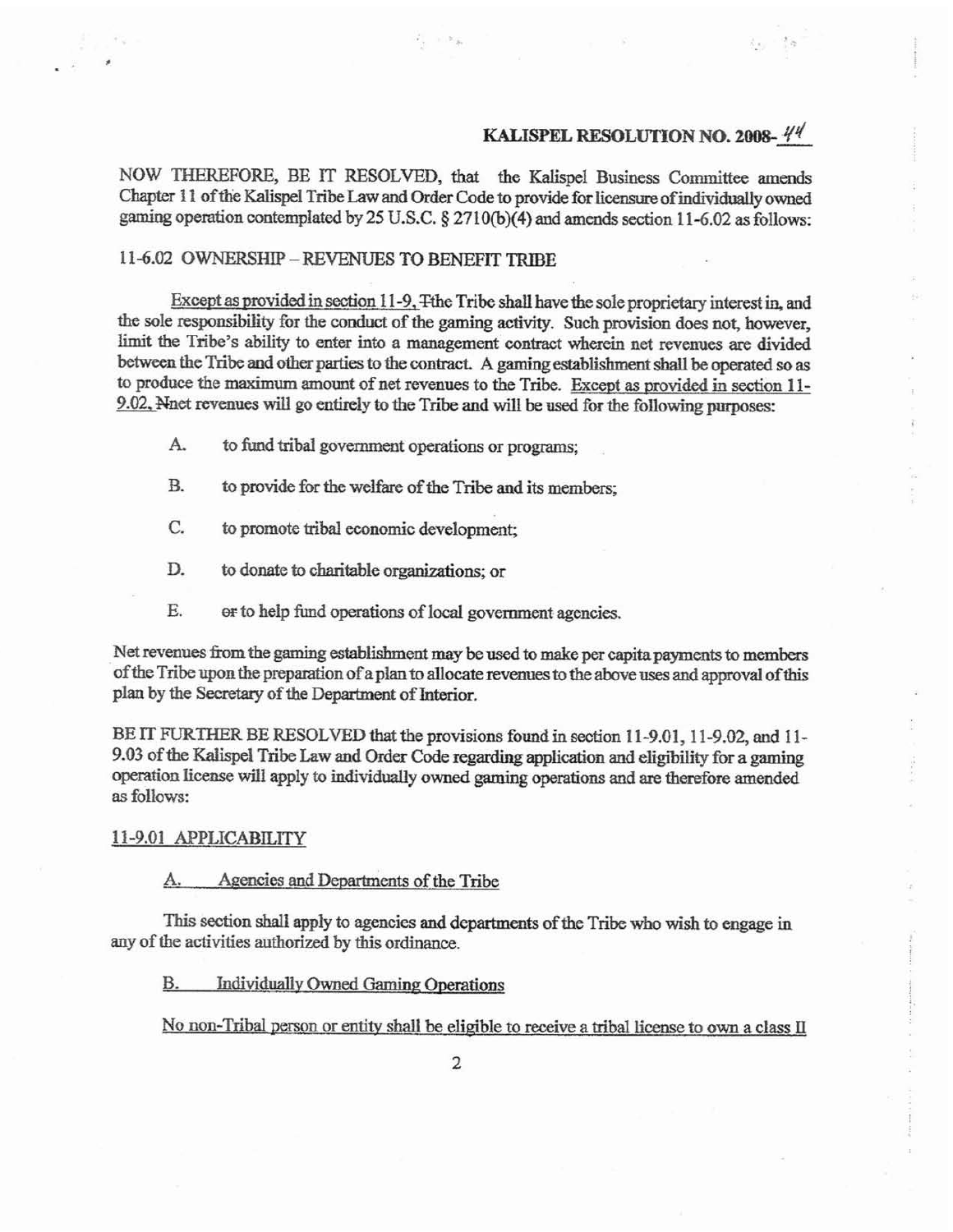gaming activity conducted on Tribal lands unless such person or entity would also be eligible to receive a gaming license from the State of Washington to conduct the same activity within the jurisdiction of the State and unless the following requirements are met:

Such gaming operation remains in compliance with all applicable Tribal 1 and Federal laws and obtains and maintains a license from the Tribe:

Income to the Tribe from such gaming is used only for the purposes described in section 11-6.02:

> 3. Not less than 60 percent of the net revenues is income to the Tribe;

4. The owner of such gaming operation pays the appropriate assessment levied by the National Indian Gaming Commission; and

> Such gaming operation is a bona fide charitable or non-profit organization. 5.

## 11-9.02 LICENSE APPLICATION

Any agency or department of the Tribe or individually owned gaming operation shall submit a request for a license to engage in any authorized activity. The request shall contain the following information:

 $A$ . The complete name of the applicant.

B. The name and address of the department, or agency, or organization head and his/her position.

C. For each person identified, provide the following information:

1. The nature and extent of any interest in the applicant agency, or department, or organization. Identify specifically the extent of any financial managerial or control interest.

 $2.$ Whether the person, organization, any agency, or department has a substantial interest in or has applied for, and/or received any license under this part.

D. The location of the proposed gambling area.

E. Identify the type of activity for which the license is sought (e.g. bingo, lotteries, raffles, punch boards, pulltabs).

3